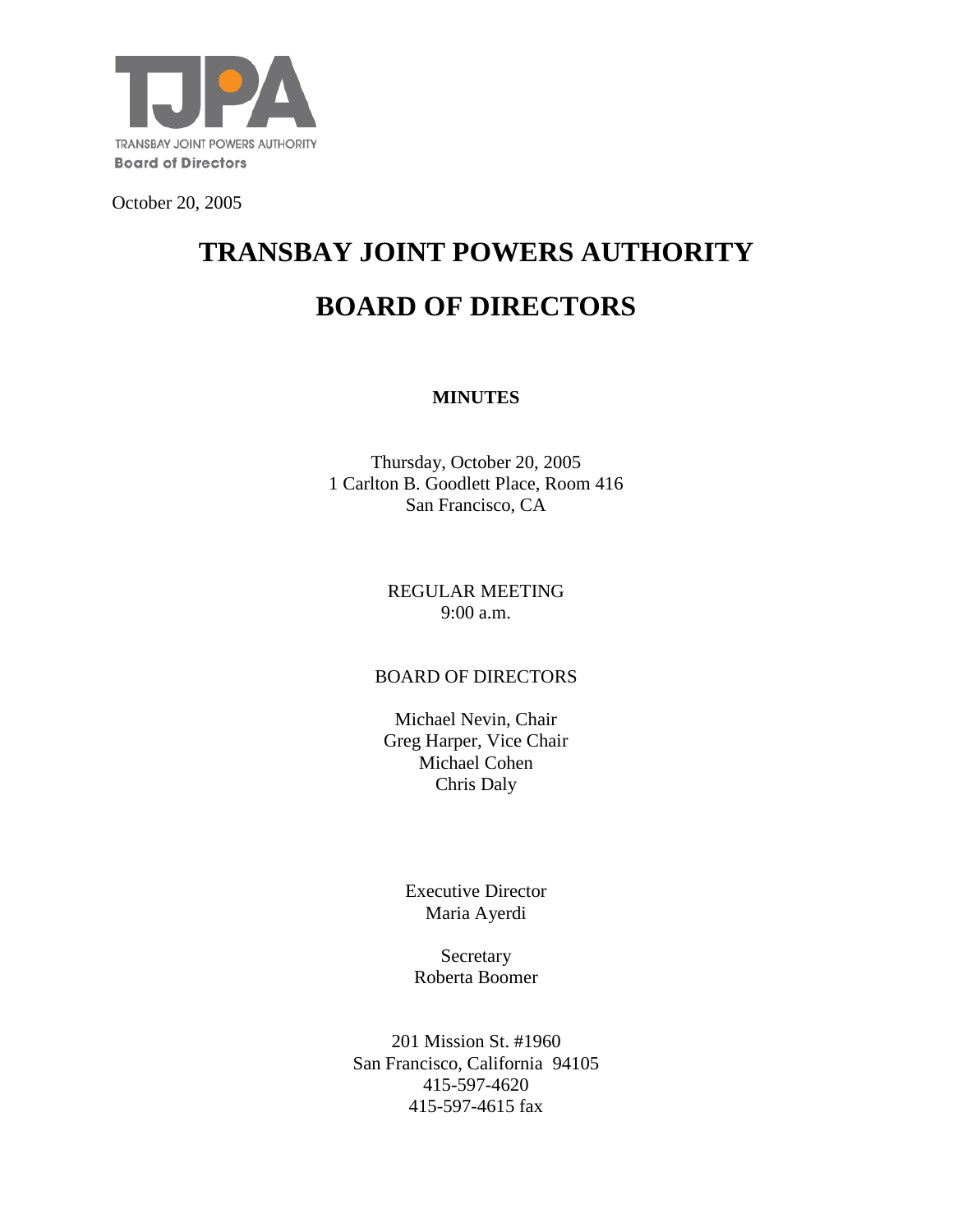

#### 9:00 - REGULAR MEETING

## ORDER OF BUSINESS

1. Call to Order

Chairman Nevin called the meeting to order at 9:06 a.m.

Chairman Nevin congratulated John Cooper on the occasion of his retirement for John's years of dedicated service and thanked him on behalf of the board for his contribution to San Francisco.

2. Roll Call

Present: Michael Cohen

Chris Daly

Greg Harper

Mike Nevin

3. Communications

None.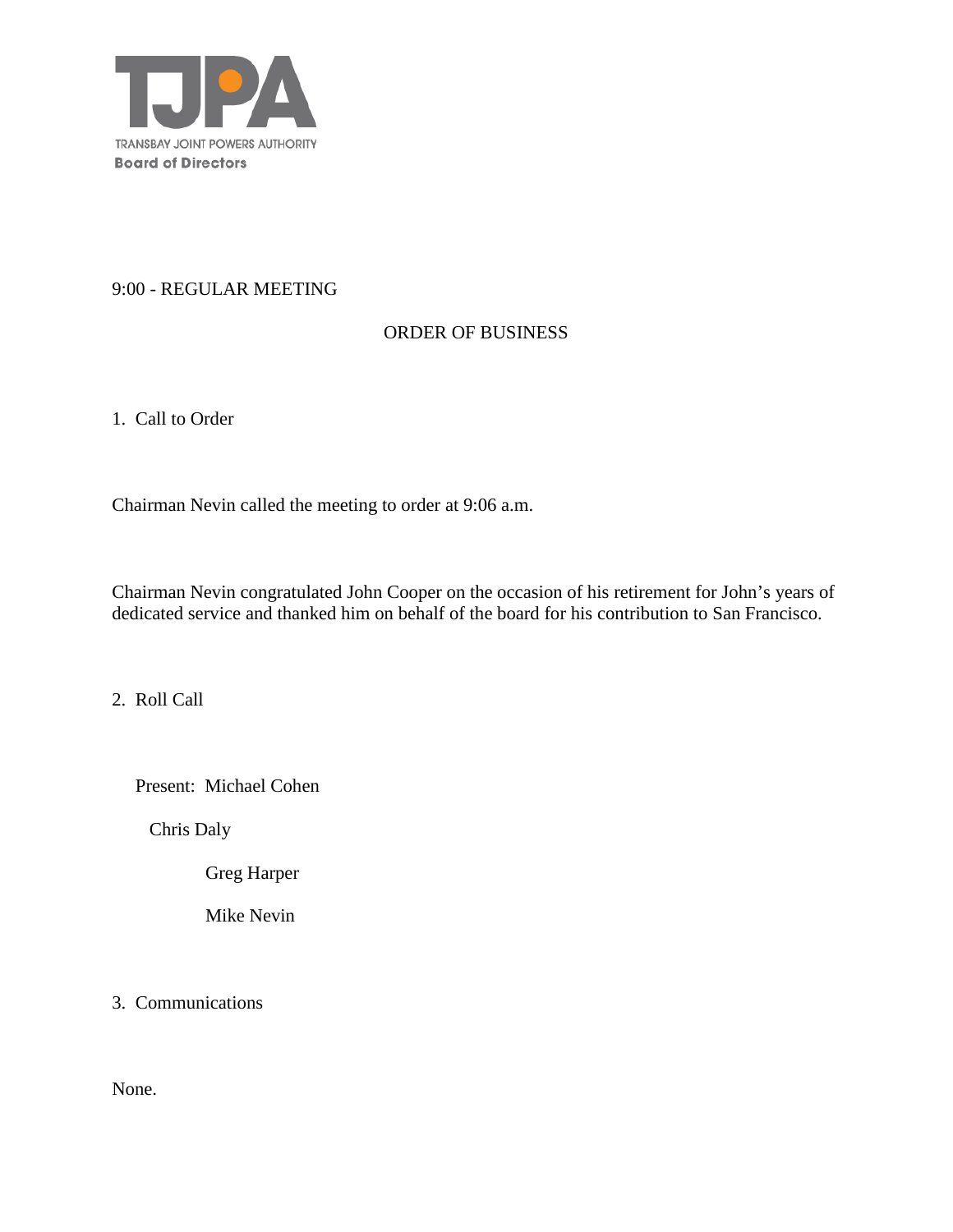

## 4. Board of Director's New and Old Business

None.

5. Executive Director's Report

Exec. Director Ayerdi stated that the TJPA held two community meetings, attended by Directors Daly and Cohen, to present the plan to the public. Both meetings were well attended and staff plans to hold such meetings on a regular basis.

Ms. Ayerdi stated that the TJPA met with Transportation Authority staff to discuss the conditions set for the request of \$1.77 million in grant funds. The TA agreed to get back to the TJPA with a set of revised conditions. SamTrans recently approved an allocation of San Mateo County Transportation Authority funds for the project.

6. Public Comment

Art Lloyd commended Deputy City Attorney Cooper for his legal opinions and professionalism. He complimented Exec. Director Ayerdi and staff for their comprehensive presentation of the project at the community meetings.

## THE FOLLOWING MATTERS BEFORE THE TRANSBAY JOINT POWERS AUTHORITY ARE RECOMMENDED FOR ACTION AS STATED BY THE EXECUTIVE DIRECTOR OR THE CHAIR.

## CONSENT CALENDAR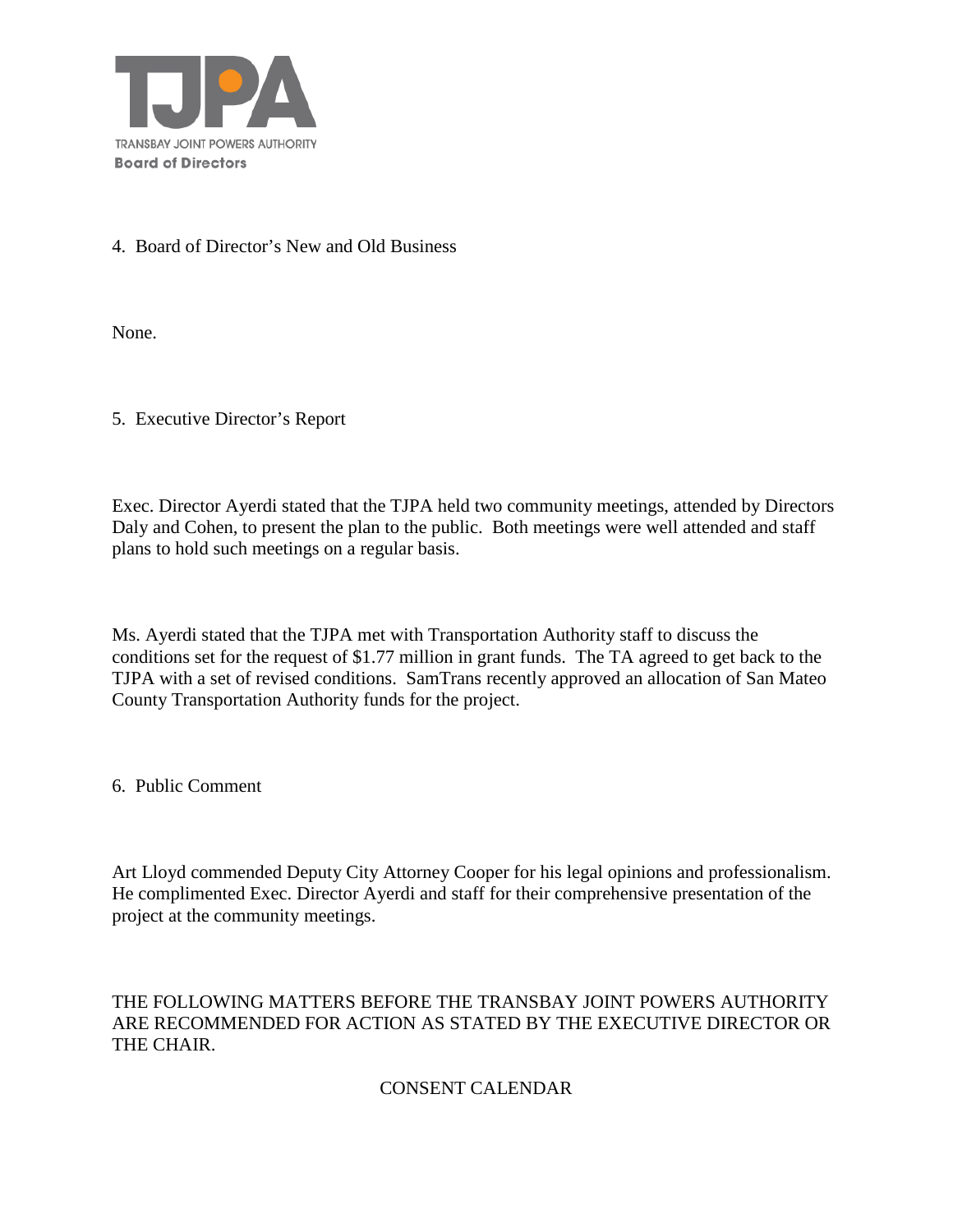

7. All matters listed hereunder constitute a Consent Calendar, are considered to be routine by the Transbay Joint Powers Authority, and will be acted upon by a single vote. There will be no separate discussion of these items unless a member of the Board or the public so requests, in which event the matter shall be removed from the Consent Calendar and considered as a separate item.

(7.1) Approving the Minutes of the July 21, 2005 regular meeting.

(7.2) Approving the Minutes of the September 29, 2005 special meeting.

No public comment.

On motion to approve the Consent Calendar:

ADOPTED: AYES – Cohen, Daly, Harper and Nevin

## REGULAR CALENDAR

8. Approving the Updated Initial Project Report and Resolution of Project Compliance required for the allocation of Regional Measure 2 funds for the Transbay Terminal/Caltrain Downtown Extension Project.

Nancy Whelan, Transbay Consulting, presented the staff report.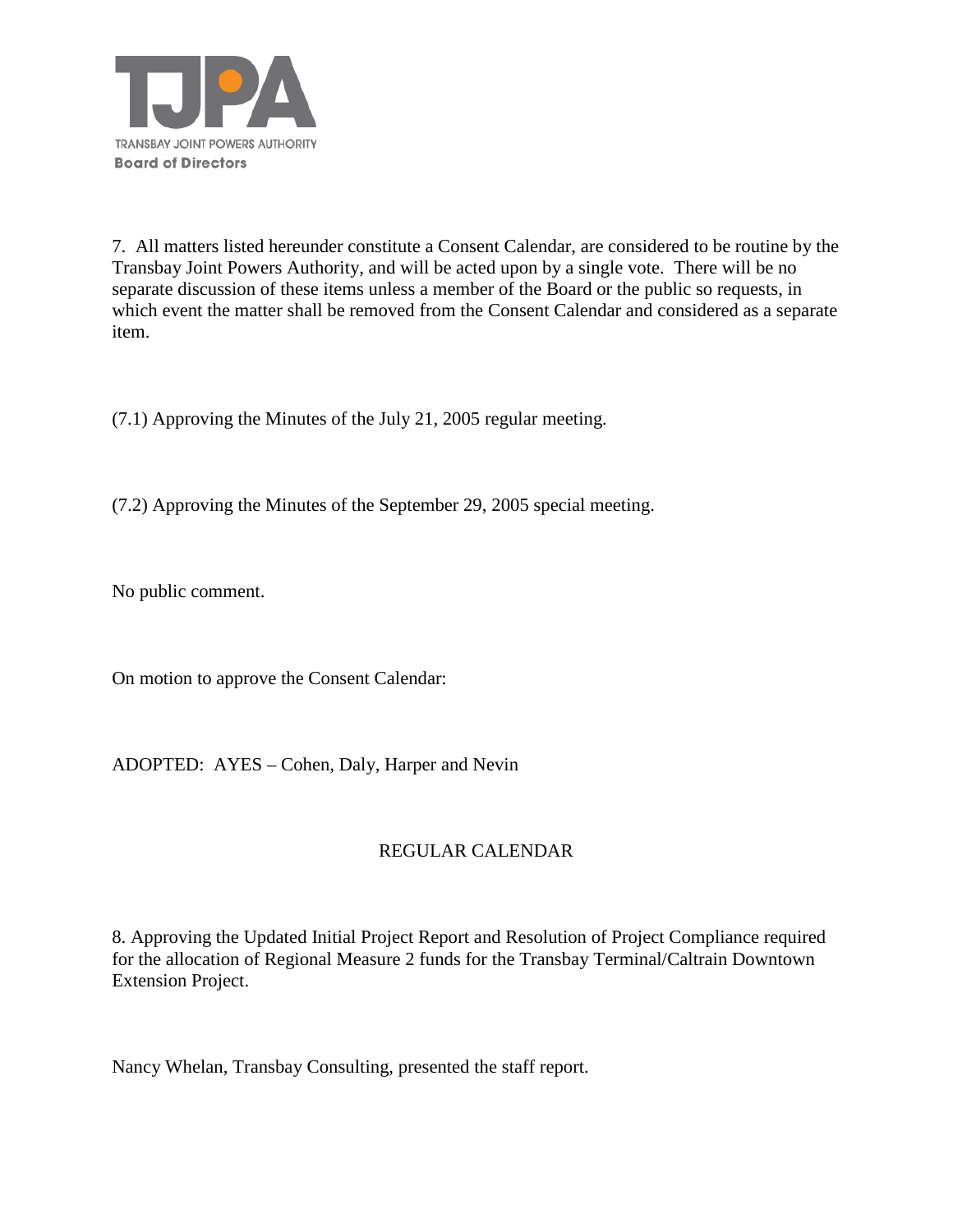

No public comment.

RESOLUTION 05-013

On motion to approve:

ADOPTED: AYES – Cohen, Daly, Harper and Nevin

9. Update on the development of the Transbay Transit Center Program.

Paul Woolford, Managing Partner, Hellmuth, Obata and Kassabaum, presented the staff report and reviewed key components of the project including station design and layout, passenger and pedestrian circulation, retail opportunities, future development and sustainable opportunities.

In response to a question by Chairman Nevin, Mr. Woolford stated that they have performed a risk analysis of the project at every step to insure for the safety and security of Transbay Transit Center patrons.

Emilio Cruz , URS, presented the plans for the rail extension and tunnel alignment. They will be looking at the best, safest and quickest means of construction that holds disruption in the neighborhood to a minimum.

10. Authorizing the Executive Director to file applications for federal assistance with the Federal Transit Administration.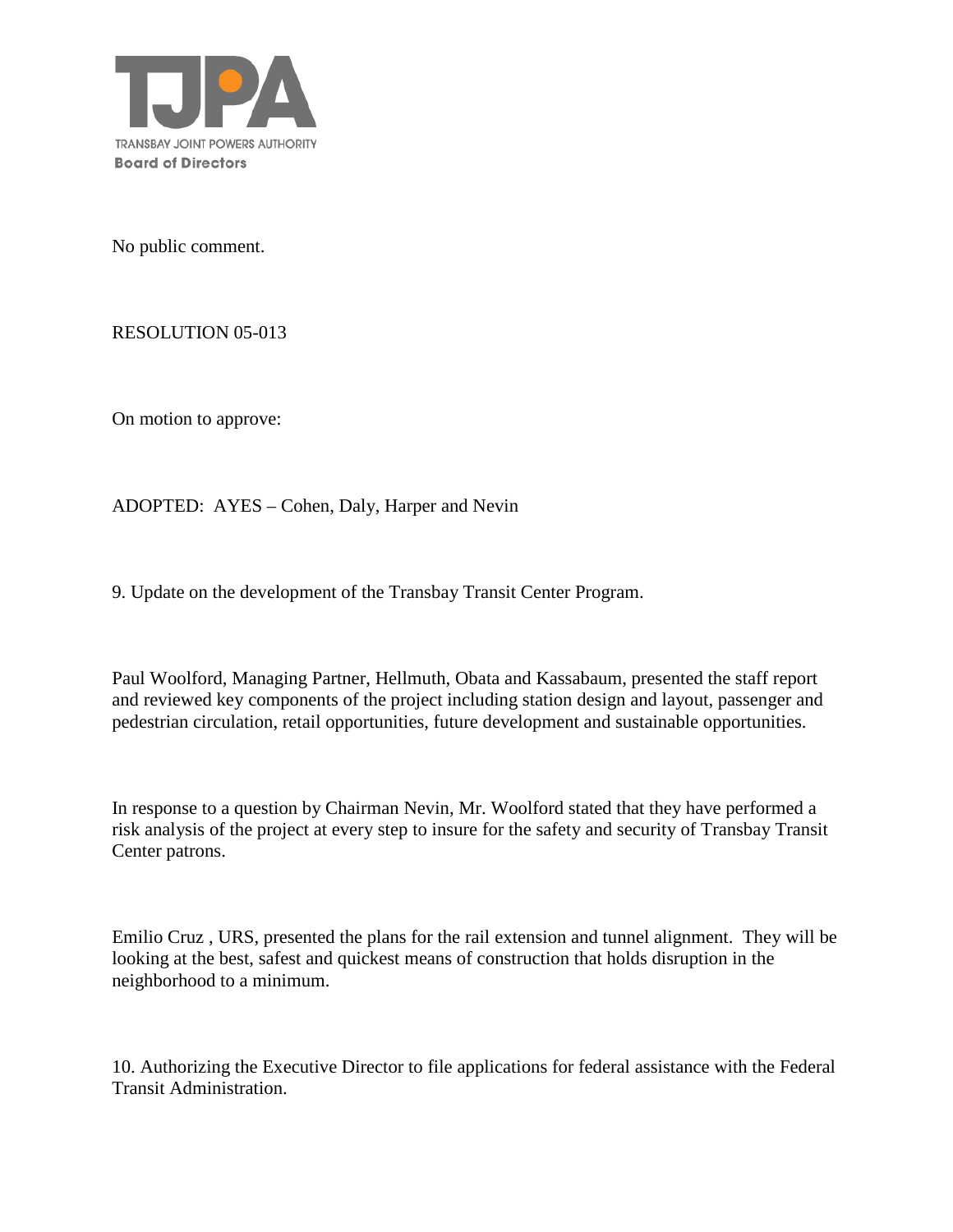

Nancy Whelan, Transbay Consulting, presented the staff report. The resolution authorizes the Executive Director to enter into grant applications and agreements with the FTA and is one of the final steps in becoming an FTA grantee.

No public comment.

RESOLUTION 05-014

On motion to approve:

ADOPTED: AYES – Cohen, Daly, Harper and Nevin

11. Authorizing the Executive Director to enter into a lease with U. S. Parking for \$36,500 per month upon conveyance of 80 Natoma Street.

Andrew Schwartz presented the staff report. 80 Natoma is currently leased to US parking for \$36,500 per month. The lease will automatically terminate upon transfer of the property to the TJPA, scheduled to occur on November 1. This resolution authorizes the Executive Director to enter into new lease at the same rent, on a month-to-month basis and on terms similar to the existing lease.

No public comment.

RESOLUTION 05-015